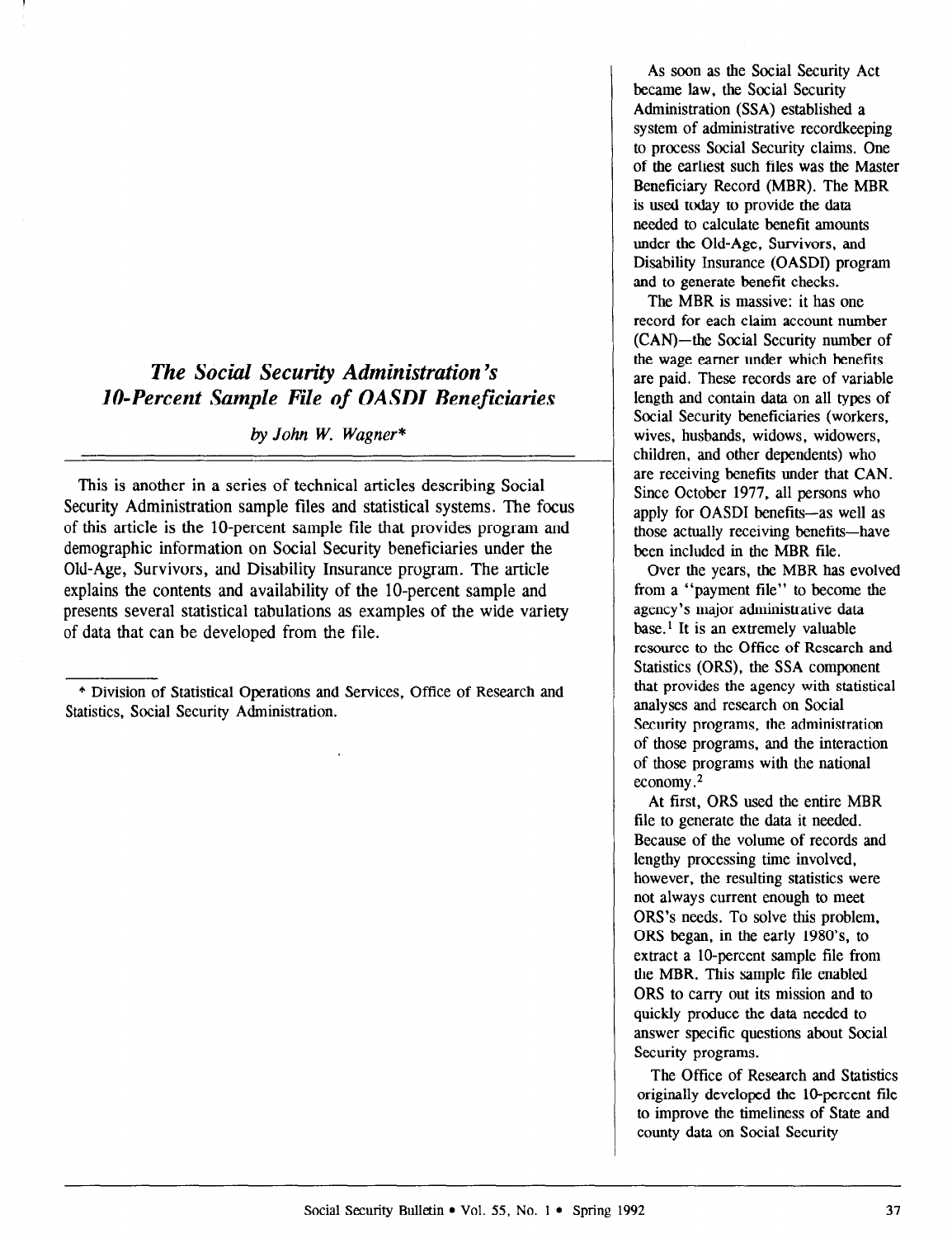|  |  |  |  |  | Chart 1.--Data elements in the 10-percent sample file |  |  |
|--|--|--|--|--|-------------------------------------------------------|--|--|
|--|--|--|--|--|-------------------------------------------------------|--|--|

| Acronym     | Data description                     | Position  | Acronym      | Data description                          | Position  |
|-------------|--------------------------------------|-----------|--------------|-------------------------------------------|-----------|
| CAN         | Claim account number                 | $1-9$     | $TAC-2$      | Type of action code $(2-bit 0, 1)$        | 59        |
| <b>BIC</b>  | Beneficiary identification code      | $10 - 11$ | <b>SEOB</b>  | Sex of beneficiary (M, F)                 | 60        |
| <b>AGE</b>  | Age $(xxx)$ as of 06/91              | $12 - 14$ | <b>ROP</b>   | Race of primary (W, B, O, U)              | 61        |
| <b>DODP</b> | Date of death of primary (YY)        | $15 - 16$ | DAC.         | Disability award code                     | 62        |
| <b>DOBP</b> | Date of birth of primary (YY)        | $17 - 18$ | DDC.         | Direct deposit code                       | 63        |
| <b>DOCE</b> | Date of current entitlement (MMYY)   | $19-22$   | <b>DOCA</b>  | Date of credit action (YY)                | 64-65     |
| <b>PIA</b>  | Primary insurance amount (\$\$\$\$c) | $23 - 27$ | <b>PIFC</b>  | Primary insurance factor code             | 66        |
| <b>MBC</b>  | Monthly benefit credited (\$\$\$\$c) | 28-32     | <b>SISC</b>  | Security income status code               | 67        |
| <b>SIFT</b> | Security income file type            | 33        | TOC .        | Type of claim                             | 68        |
| <b>TOP</b>  | Type of payee                        | 34        | <b>OFC</b>   | Offset code                               | 69        |
| cc          | Custody code                         | 35        | SOP          | Sex of primary $(M, F, U)$                | 70        |
| <b>TOD</b>  | Type of dual entitlement code        | 36        | <b>LAF</b>   | Ledger account file                       | $71 - 72$ |
| <b>DESC</b> | Dual entitlement status code         | 37        | <b>OFDC</b>  | Offset date code                          | 73        |
| <b>ZIP</b>  | ZIP Code                             | 38-42     | <b>CRIMC</b> | Cumulative retirement increment months    | 74-76     |
| <b>SCC</b>  | State/county code                    | 43-47     | <b>OTOC</b>  | Other office code                         | 77        |
| GSCC        | Generated State/county code          | 48-52     | <b>LEMBA</b> | Larger excess MBA (\$\$\$c)               | 78-82     |
| DOC.        | District office code                 | $53 - 55$ | <b>SAMBA</b> | Smaller actuarially reduced MBA (\$\$\$c) | 83-97     |
| <b>HENC</b> | Hospital Insurance entitlement code  | 56        | <b>OTBIC</b> | Other BIC                                 | 88-89     |
| <b>PCOC</b> | Payment center office code           | 57        | <b>BPC</b>   | Benefit payment code                      | 90        |
| GS.         | Guardianship status                  | 58        | <b>BLANK</b> |                                           | 91-96     |

beneficiaries. Currently, all county data published by ORS are based on 100-percent data. The 10-percent sample file is used for some State-level publications, and 10-percent county tabulations are prepared to provide preliminary estimates of county distributions.

Once the sample estimates were proven to be reliable in the geographic area, additional data elements from the MBR were added to the 10-percent file. The file is now used for a variety of ongoing projects, including the production of many of the statistical tables in the Annual Statistical Supplement to the Social Security Bulletin.3 Other statistical samples maintained by ORS and researchers at the Health Care Financing  $\frac{1}{4}$  and  $\frac{1}{4}$  are  $\frac{1}{4}$  are  $\frac{1}{4}$  are, by design, by design, by design, by design, by design, by design, by design, by design,  $\frac{1}{4}$  and  $\frac{1}{4}$  are design, by design, by design, by design, by desi  $\frac{1}{2}$  substitution (TICPA) are, by design-

- <sup>l</sup>l-Percent OASDI Sample.4 (The  $\frac{m}{2}$  return  $\frac{m}{2}$  recent  $\frac{m}{2}$ most recent file derived from this sample provides a longitudinal look<br>at retired-worker beneficiaries.) lle-Percent Continuous Work History<br>Percent Continuous Work History
- **Sample."** (Table 1-Ferceir Community and mixing Sample.<sup>5</sup> (Tabulations and microdata files from the sample data bases are regularly used in making<br>trust fund revenue estimates.)

• 5-Percent Continuous Medicare present, the file contains the items information on Medicare utilization of these fields can be found in that and reimbursement. document.

The 10-percent OASDI sample file is used by the staff of the Office of Research and Statistics and by other SSA employees who need its program and demographic data. Information on how to access the file can be found at the conclusion of this article.

# Description of the File

In June 1991. the lo-percent sample file contained records for 4,379,OOO Social Security beneficiaries. Of these, 4.015,290 persons were in currentpayment status-that is, they received a Social Security benefit for June. The remainder of the records were for persons were benefits were bei persons whose ochems were been withheld (mostly persons whose benefits were suspended because of excess earnings) or whose benefits. were terminated in the past 12 months.

Each data record contains 96 characters of information. Data elements in the extract may vary<br>depending on the needs of its users. At

History Sample.<sup>6</sup> This file is main-<br>highlighted in chart 1. The acronyms tained by HCFA. It is longi- are those in the MBR data dictionary.' tudinal in structure and provides Details concerning the content of each

> The following tabulation shows a number of broad programmatic and demographic areas and the appropriate data elements related to those areas:

| Subject                                                 | Data element                  |
|---------------------------------------------------------|-------------------------------|
| Type of beneficiary  BIC, TOC                           |                               |
| Entitlement and current<br>payments $\dots \dots$ DOCE, | DOCA, LAF,<br>$TAC-2$         |
| Payment amount  PIA, MBC,                               | PIFC, CRIMC                   |
| Representative payment. TOP, CC                         |                               |
| Dual entitlement  LEMBA,                                | SAMBA.<br>OTBIC.<br>DESC, TOD |
| Geographic location  ZIP, SCC,                          | GSCC, DOC,<br>PCOC            |
| Demographic data  AGE, DODP,                            | DOBP, SEOB,<br>ROP, SOP       |
| SSI payment status  SIFT, SISC                          |                               |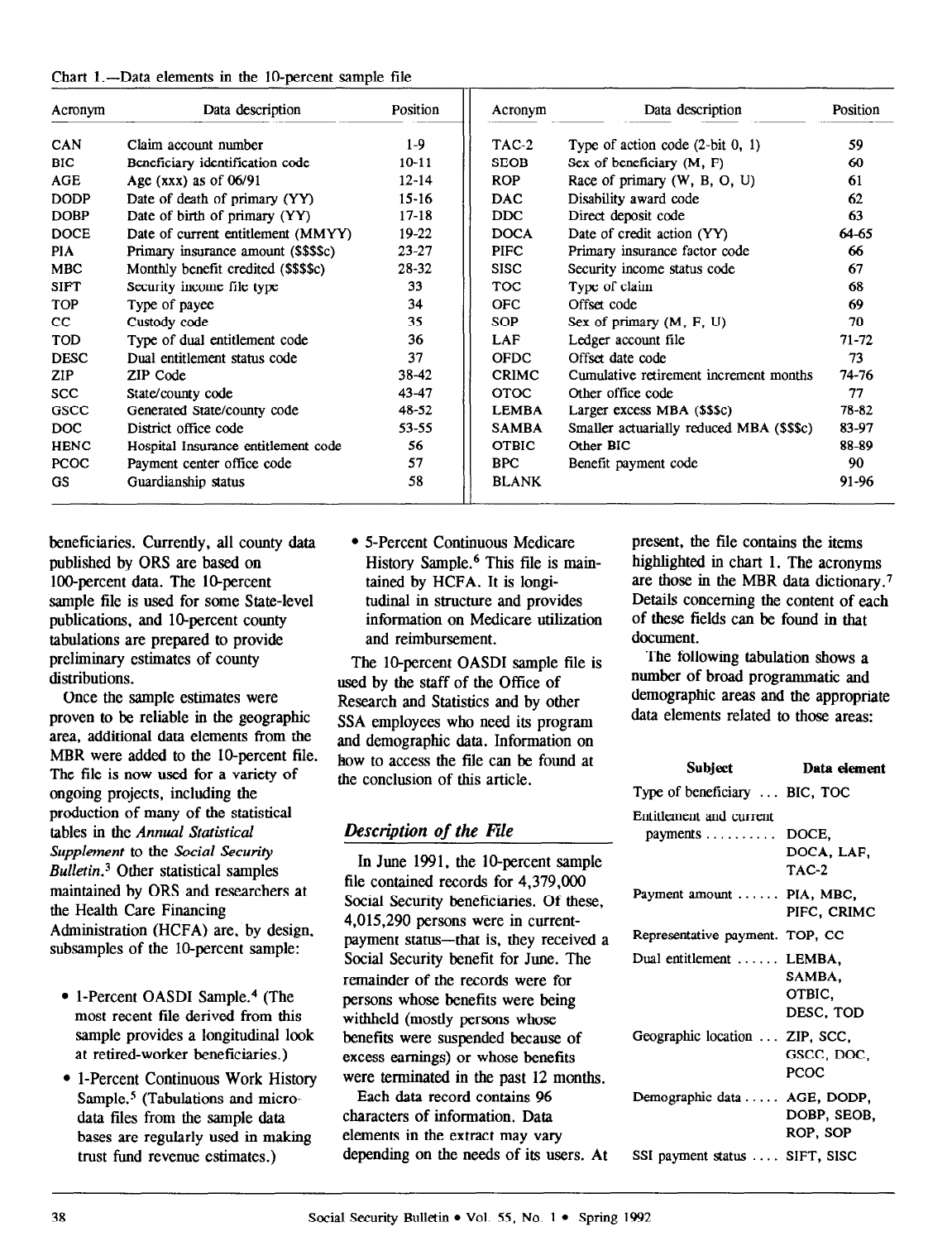## Sample Tabulations

Further uses of the lO-percent sample can be demonstrated by examining four tables based on information obtained from the file. The tables also indicate the sample sizes available for various analyses of subgroups of the beneficiary population.<sup>8</sup> The tables include only those Social Security beneficiaries who are in currentpayment status.

### Family Benefit Data

The IO-percent sample data can be sumnarized by claim numbers to produce estimates related to beneficiary families-groups of individuals receiving benefits on the same claim account number. This means, for example, a divorced wife is grouped with her former husband (and his current wife, if there is one). However, the records do not identify all "families" as they are usually defined. For example, if both a husband and his wife receive benefits solely on the basis of their individual earnings records, they have different claim account numbers and cannot be identified as a married-couple family. Table 1 shows the total number of families, the number of beneficiaries, and the average family benefit amount by type of benefit. Most beneficiary families are composed of one person only-the worker or the surviving spouse. Most beneficiary families that have two or more recipients involve child beneficiaries.

Generally, families with the largest benefits are those with the most members. The average family benefit for workers with children is about \$933; aged widow(er)s with children, \$978; and widowed young mothers with children, \$1,115.

#### Dud Entidement

A person can become entitled to two types of benefits for the same month (dual entitlement). A woman may, for example, be entitled to payments both as a retired worker and as a wife.9

Table 2 shows that out of the 40 million beneficiaries, almost 5 million Table 1.-OASDI benefits in current-payment status: Number of beneficiary families, munber of beneficiaries, and average monthly family benefit amount, by type of family, June 1991

| Type of family                        | Number of<br>families | Number of<br>beneficiaries | Average family<br>benefit amount |
|---------------------------------------|-----------------------|----------------------------|----------------------------------|
| $Total1$                              | 34,074,390            | 39,783,300                 | \$635.80                         |
| Worker only                           | 23,914,590            | 23,914,590                 | 586.40                           |
| Worker and aged spouse                | 3,010,980             | 6,021,960                  | 1,025.50                         |
| Worker, aged spouse, and<br>children  | 38,890                | 127,490                    | 1,148.70                         |
| Worker, young wife, and<br>children   | 297,510               | 1,139,660                  | 1,054.90                         |
| Worker and children                   | 582,430               | 1,393,050                  | 932.80                           |
| Children only                         | 851,370               | 1,121,990                  | 553.30                           |
| Aged widow(er)                        | 4,857,890             | 4,857,890                  | 557.90                           |
| Aged widow(er) with<br>children       | 91,050                | 187,890                    | 977.70                           |
| Widowed young mother<br>with children | 280,590               | 792,950                    | 1,114.90                         |
| Widowed young father<br>with children | 15,410                | 45,170                     | 768.60                           |
| Disabled widow                        | 93,140                | 93,140                     | 391.30                           |
| Disabled widower                      | 1,560                 | 1,560                      | 232.60                           |
| Disabled widow(er)<br>with children   | 5,170                 | 11,140                     | 818.70                           |
| Parents                               | 5,150                 | 5,150                      | 496.50                           |
| Two or more widows                    | 23,340                | 46,760                     | 1,195.50                         |
| Two or more widows                    | 5.320                 | 22,910                     | 1,370.90                         |

 $1$  Excludes about 369,000 beneficiaries with inconsistent combinations and some family members whose benefits were not in current-payment status.

are receiving benefits based on more than one account. Most of these dually entitled beneficiaries are women who have been able to establish entitlement to Social Security benefits based on their own work record, but their low earnings relative to their husbands or small number of years in the workforce have resulted in their receiving lower benefit amounts than they are entitled to based on their spouse's earnings

record. As a result, they receive their worker's benefit plus the difference between that amount and the benefit they would receive as a spouse.

lO-percent file indicate that in about 65 number of Social Security beneficiaries percent of the cases the benefit a by State and the distribution of

person receives on his or her own earnings record is higher than the benefit that he or she would receive on their spouse's record. About 35 percent of dually entitled beneficiaries actually receive a secondary benefit (that is, the part of the benefit from another account) which is greater than the first. In those cases, the secondary benefit is, on average, almost twice as large as the first (\$401.10, compared with \$217.60).

## Geographic Data

The data extracted from the Table 3 presents an estimate of the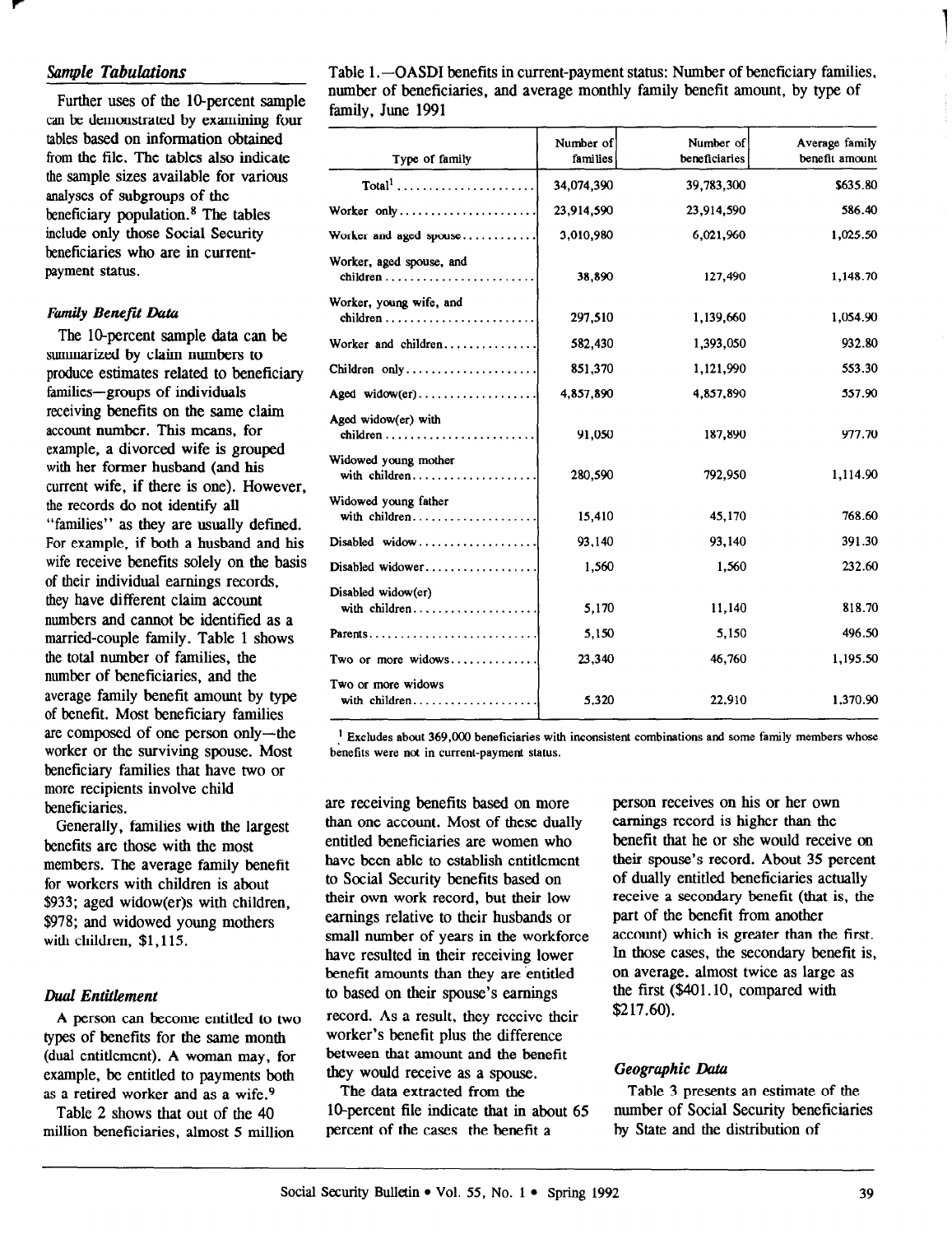Table 2.—OASDI benefits in current-payment status: Number of workers with dual entitlement to a secondary benefit, by type of worker benefit and secondary benefit, and by size of secondary benefit, compared with worker benefit, June 1991

|                                                                  |                                  |                                  | Worker benefit larger<br>than secondary benefit |                            |                            |                                 | Secondary benefit larger<br>than worker benefit |                            |                            |
|------------------------------------------------------------------|----------------------------------|----------------------------------|-------------------------------------------------|----------------------------|----------------------------|---------------------------------|-------------------------------------------------|----------------------------|----------------------------|
| Type of                                                          | Workers                          |                                  |                                                 | Average monthly amount of- |                            |                                 |                                                 | Average monthly amount of- |                            |
| secondary<br>benefit                                             | with dual<br>entitlement         | Number                           | Total<br>benefit                                | Worker<br>benefit          | Secondary<br>benefit       | Number                          | Total<br>benefit                                | Worker<br>benefit          | Secondary<br>benefit       |
| $Total \ldots \ldots \ldots$                                     | 4,949,520                        | 3,229,920                        | \$491.10                                        | \$358.10                   | \$133.10                   | 1,719,600                       | \$618.70                                        | \$217.60                   | \$401.10                   |
| <b>Retired workers</b>                                           |                                  |                                  |                                                 |                            |                            |                                 |                                                 |                            |                            |
| $Total$                                                          | 4,851,300                        | 3,155,380                        | 490.40                                          | 357.80                     | 132.60                     | 1,695,920                       | 619.20                                          | 217.50                     | 401.70                     |
| $S \text{pouses} \dots \dots \dots \dots$<br>Husbands $\ldots$ , | 2,136,600<br>26,290              | 1,548,000<br>23,620              | 355.90<br>332.90                                | 266.40<br>259.70           | 89.60<br>73.20             | 588,600<br>2,670                | 389.50<br>367.40                                | 147.30<br>145.80           | 242.20<br>221.60           |
| Wives                                                            | 2,110,310                        | 1,524,380                        | 356.30                                          | 266.50                     | 89.80                      | 585,930                         | 389.60                                          | 147.30                     | 242.20                     |
| Children<br>$Male \dots \dots \dots \dots \dots$<br>Female       | 850<br>460<br>390                | 760<br>420<br>340                | 397.20<br>414.40<br>376.00                      | 284.50<br>302.30<br>262.60 | 112.70<br>112.20<br>113.30 | 90<br>40<br>50                  | 424.80<br>388.80<br>453.60                      | 180.30<br>171.10<br>187.60 | 244.50<br>217.60<br>265.90 |
| $Widther)s$<br>Widowers<br>Widows                                | 2,712,410<br>78,420<br>2,633,990 | 1,605,860<br>69,680<br>1,536,180 | 620.00<br>617.10<br>620.10                      | 445.90<br>492.30<br>443.80 | 174.00<br>124.80<br>176.20 | 1,106,550<br>8,740<br>1,097,810 | 741.40<br>708.80<br>741.70                      | 254.80<br>276.00<br>254.60 | 486.60<br>432.80<br>487.10 |
| Parents<br>Father<br>Mother                                      | 1,440<br>60<br>1,380             | 760<br>30<br>730                 | 506.40<br>371.30<br>512.00                      | 337.40<br>226.70<br>341.90 | 169.10<br>144.60<br>170.10 | 680<br>30<br>650                | 663.70<br>555.80<br>668.70                      | 243.00<br>240.00<br>243.10 | 420.80<br>315.80<br>425.60 |
| <b>Disabled workers</b>                                          |                                  |                                  |                                                 |                            |                            |                                 |                                                 |                            |                            |
| $Total \ldots \ldots$                                            | 98,220                           | 74,540                           | 524.50                                          | 370.50                     | 154.00                     | 23,680                          | 582.90                                          | 226.90                     | 355.90                     |
| $Spouses \ldots \ldots \ldots \ldots$<br>Husbands<br>Wives       | 11.430<br>90<br>11,340           | 10,350<br>90<br>10,260           | 390.40<br>306.90<br>391.20                      | 307.80<br>257.80<br>308.30 | 82.60<br>49.00<br>82.90    | 1,080<br><br>1,080              | 363.70<br>$\cdots$<br>363.70                    | 155.50<br><br>155.50       | 208.20<br>208.20           |
| Children<br>Male<br>Female                                       | 34,290<br>21,490<br>12,800       | 24,260<br>15,440<br>8,820        | 429.90<br>433.10<br>424.30                      | 304.10<br>310.30<br>293.40 | 125.70<br>122.80<br>130.90 | 10.030<br>6,050<br>3,980        | 536.20<br>533.80<br>539.80                      | 202.90<br>203.90<br>201.30 | 333.30<br>329.90<br>338.50 |
| $Widther)s$<br>Widowers<br>Widows                                | 52,500<br>820<br>51,680          | 39,930<br>780<br>39,150          | 616.70<br>600.80<br>617.10                      | 427.00<br>483.10<br>425.90 | 189.70<br>117.70<br>191.20 | 12,570<br>40<br>12,530          | 639.00<br>618.20<br>639.00                      | 252.30<br>252.90<br>252.30 | 386.70<br>365.20<br>386.80 |

beneficiaries by type-of-beneficiary groups in 1991. The number of beneficiaries ranges from 34,720 (3,472 sample cases) in Alaska to 3,701,080 (370,108 sample cases) in California. An additional 343,470 beneficiaries (34,347 sample cases) reside in foreign countries. (Country of residence is contained in the field containing the State code.) This table could be easily expanded

this table could be easily expanded to show the same information for a<br>more detailed geographic base—such as the counties or ZIP Codes within each State or by district office service areas or regions. And the table could be expanded even further to show various cxpanucu cycli furuici to show various other data—for example, sex, representative payee status or information on primary insurance<br>amounts or benefit amounts.

## ' Representative Puyment

Where there is evidence that a beneficiary is not able to manage or direct the management of benefit payments in his or her own best interest, a representative payee may be established. Table 4 shows the number of beneficiaries by payee status and type of benefit. Those who have a representative payee are further shown by their type of residence (institutional or noninstitutional).10 More than half the beneficiaries with representative payees are minor children. Virtually all minor children have representative payees. For more than 90 percent of  $\mu$  payers. For more man  $\infty$  percents Among other groups with large

Among other groups with large numbers of representative payees are about 80 percent of disabled adult<br>children; about 30 percent are living in an institutional setting. About 27 percent of Prouty (special age-72) beneficiaries have a representative payee; about 90 percent of them are institutionalized.

The codes used to denote institutionalization status can provide additional information about the type of institution. Is it a mental or nomnental institution? Is it a public or private facility? Public institutions can be further identified as Federal, State, or local operations.

## Availabilitv

The 10-percent OASDI sample file is extracted from the Master Beneficiary Record in June and December of each year. The data are generally available within 2 months of the extraction date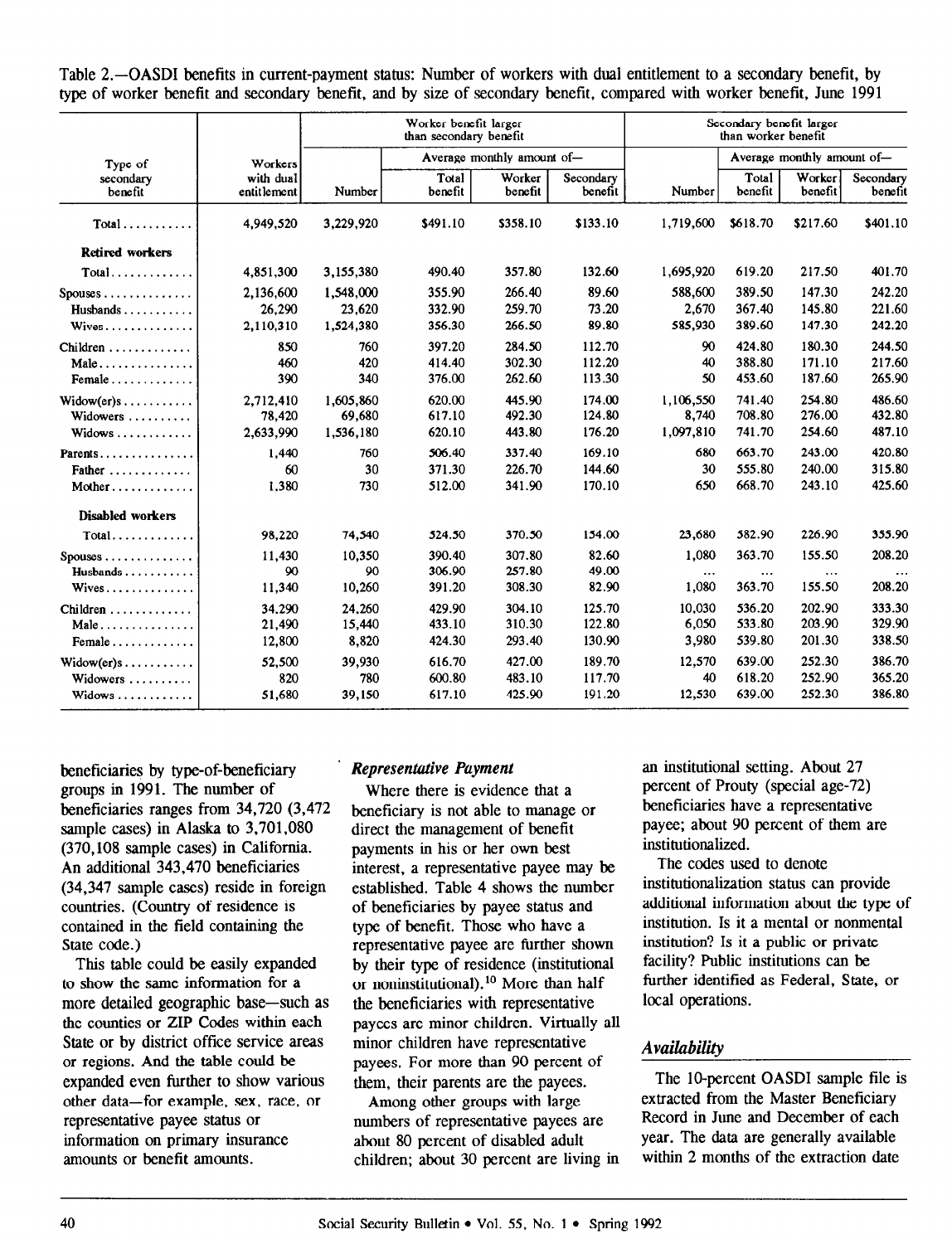| Table 3.—OASDI benefits in current-payment status: Number of beneficiaries, by type of benefit and State, June 1991 |  |  |  |  |  |  |  |  |  |  |  |  |  |
|---------------------------------------------------------------------------------------------------------------------|--|--|--|--|--|--|--|--|--|--|--|--|--|
|---------------------------------------------------------------------------------------------------------------------|--|--|--|--|--|--|--|--|--|--|--|--|--|

|                                                   |                     |                     |                     | Disabled               | Other                 | Children         |
|---------------------------------------------------|---------------------|---------------------|---------------------|------------------------|-----------------------|------------------|
| <b>State</b>                                      | Total               | Retired<br>workers  | Disabled<br>workers | widows and<br>children | nondisabled<br>adults | under<br>age 18  |
|                                                   |                     |                     |                     |                        |                       |                  |
| $Total \dots \dots \dots \dots \dots$             | 40,152,900          | 25,006,400          | 3,096,160           | 719,490                | 8,797,460             | 2,533,390        |
|                                                   | 716,170             | 391,270             | 70,090              | 16,530                 | 175,360               | 62,920           |
|                                                   | 34,720              | 19,740              | 3,150               | 610                    | 6,390                 | 4,830            |
| Arizona                                           | 597,490             | 389,100             | 45,560              | 6,580                  | 118,810               | 37,440           |
| Arkansas                                          | 467,810             | 266,720             | 46,930              | 8,740                  | 109,150               | 36,270           |
| California                                        | 3,701,080           | 2,363,780           | 287,790             | 52,230                 | 766,300               | 230,980          |
|                                                   | 425,490             | 261,070             | 35,490              | 5,720                  | 96,780                | 26,430           |
| Connecticut                                       | 530,010             | 375,650             | 32,000              | 8,530                  | 92,440                | 21,390           |
| Delaware                                          | 106,970             | 69,820              | 8,030               | 1,830                  | 21,670                | 5,620            |
| District of Columbia                              | 78,650<br>2,688,060 | 50,400<br>1,835,320 | 5,890<br>165,050    | 1,690<br>28,680        | 15,320<br>530,670     | 5,350<br>128,340 |
|                                                   |                     |                     |                     |                        |                       |                  |
| Georgia                                           | 892,290<br>149,500  | 509,810<br>103,750  | 94,410<br>7,740     | 20,080<br>2,240        | 188,930               | 79,060           |
| Idaho                                             | 159,100             | 100,430             | 11,100              | 2,260                  | 26,010<br>34,640      | 9,760<br>10,670  |
|                                                   | 1,759,290           | 1,130,000           | 122,720             | 32,480                 | 372,220               | 101,870          |
| Indiana                                           | 911,030             | 570,890             | 70,860              | 17,120                 | 195,460               | 56,700           |
| $Iowa$                                            | 524,300             | 333,110             | 32,230              | 9,570                  | 127,420               | 22,150           |
| Kansas                                            | 411,660             | 266,920             | 24,430              | 6,430                  | 92,750                | 21,130           |
| Kentucky                                          | 651,420             | 340,820             | 71,090              | 16,550                 | 168,600               | 54,360           |
| Louisiana                                         | 655,330             | 322,890             | 63,780              | 16,550                 | 182,420               | 69,690           |
| Maine $\dots \dots \dots \dots \dots \dots \dots$ | 216,770             | 136,550             | 18,390              | 4,250                  | 46,260                | 11,320           |
| $Mary$ land $\ldots \ldots \ldots \ldots \ldots$  | 616.920             | 398,210             | 41,530              | 10,820                 | 130,470               | 35,890           |
| Massachussetts                                    | 980,020             | 662,400             | 72,320              | 16,850                 | 185,630               | 42,820           |
| Michigan                                          | 1,505,680           | 922,030             | 120,190             | 31,210                 | 338,810               | 93,440           |
| Minnesota                                         | 671,930             | 436,580             | 39,510              | 10,780                 | 155,500               | 29,560           |
| Mississippi                                       | 453,070             | 240,960             | 51,570              | 11,000                 | 101,440               | 48,100           |
|                                                   | 912,480             | 568,330             | 74,630              | 15,830                 | 198,850               | 54,840           |
| Montana                                           | 140,600             | 84,410              | 12,380              | 1,970                  | 31,880                | 9,960            |
|                                                   | 268,610             | 172,310             | 15,570              | 3,930                  | 63,830                | 12,970           |
|                                                   | 171,950             | 117,490             | 13,490              | 1,120                  | 29,590                | 10,260           |
| New Hampshire                                     | 164,440             | 113,240             | 11,100              | 2,640                  | 29,050                | 8,410            |
| New Jersey                                        | 1,229,460           | 842,480             | 81,670              | 19,160                 | 228,240               | 57,910           |
| New Mexico                                        | 221,610             | 126,570             | 18,640              | 3,390                  | 52,270                | 20,740           |
| New York                                          | 2,845,580           | 1,878,610           | 214,180             | 55,360                 | 542,370               | 155,060          |
| North Carolina                                    | 1,095,880           | 671,170             | 106,780             | 22,610                 | 220,930               | 74,390           |
| North Dakota                                      | 112,370             | 66,930              | 6,380               | 2,200                  | 31,990                | 4,870            |
|                                                   | 1,816,660           | 1,083,680           | 138,240             | 37,050                 | 454,430               | 103,260          |
| Oklahoma                                          | 534,030             | 325,300             | 38,720              | 8,500                  | 128,230               | 33,280           |
|                                                   | 501,900             | 334,610             | 32,720              | 6,580                  | 101,880               | 26,110           |
| Pennsylvania                                      | 2,252,180           | 1,457,570           | 140,610             | 39,390                 | 519,090               | 95,520           |
| Rhode Island                                      | 182,230             | 127,920             | 13,280              | 3,430                  | 29,620                | 7,980            |
| South Carolina                                    | 550,200             | 326,800             | 57,560              | 12,560                 | 107,250               | 46,030           |
| South Dakota                                      | 129,500             | 78,910              | 8,300               | 2,370                  | 32,510                | 7,410            |
|                                                   | 833,530             | 480,590             | 82,010              | 18,640                 | 192,390               | 59,900           |
| Texas                                             | 2,215,240           | 1,281,390           | 152,130             | 36,450                 | 561,880               | 183,390          |
| Utah                                              | 194,270             | 121,440             | 13,120              | 2,720                  | 40,200                | 16,790           |
| $Vermont$                                         | 88,490              | 56,370              | 7,080               | 1,530                  | 18,610                | 4,900            |
| Virginia                                          | 845,310             | 513,890             | 71,730              | 17,770                 | 190,460               | 51,460           |
| Washington                                        | 720,090             | 471,860             | 52,280              | 9,990                  | 147,790               | 38,170           |
| West Virginia                                     | 371,400             | 188,310             | 37,180              | 10,820                 | 107,330               | 27,760           |
| Wisconsin                                         | 844,690             | 548,570             | 59,760              | 15,700                 | 179,020               | 41,640           |
| Wyoming                                           | 63,290              | 40,310              | 4,510               | 730                    | 13,130                | 4,610            |
| Puerto Rico                                       | 565,880             | 238,800             | 77,760              | 20,920                 | 139,530               | 88,870           |
| Other areas $1, \ldots, \ldots, \ldots, \ldots$   | 19,220              | 8,280               | 1,550               | 430                    | 4,090                 | 4,870            |
|                                                   | 343,470             | 180,000             | 10,470              | 5,170                  | 117,740               | 30,090           |
| Unknown <sup>2</sup>                              | 13,580              | 2,040               | 480                 | 1,200                  | 4,010                 | 5,850            |

<sup>1</sup> Includes American Samoa, Guam, and Virgin Islands.<br><sup>2</sup> State code unknown.

Social Security Bulland Security Bulland and Security Bulland and Security Bulland and Security Bulland and Se<br>Security Bulland and Security Bulland and Security Bulland and Security Bulland and Security Bulland and Securi